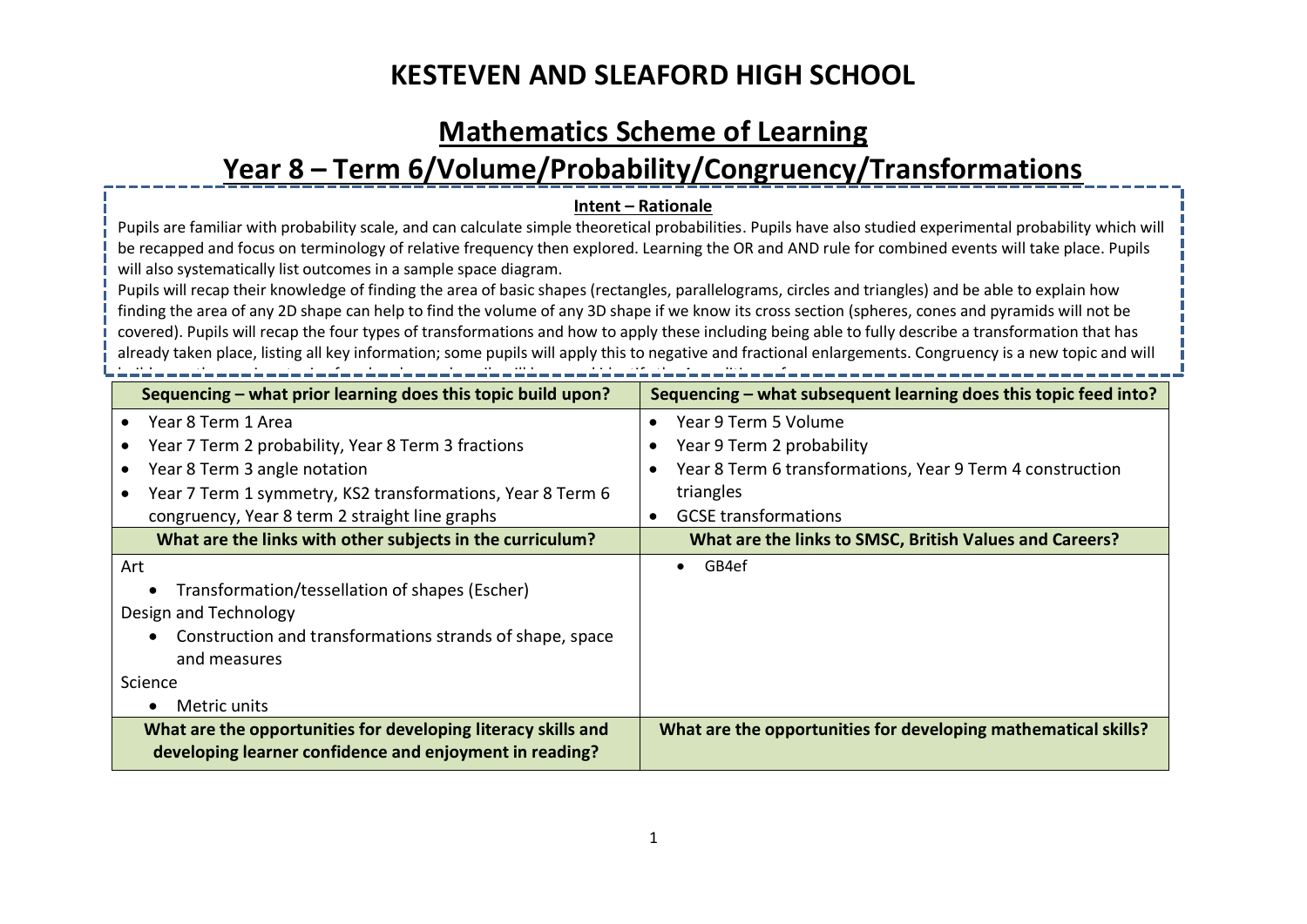| 'Alex's Adventure in Numberland' - Alex Bellows<br>'The Math Book' - Clifford Pickover | New language around congruency.<br>Development of spacial awareness, including reflecting and<br>rotating objects. |
|----------------------------------------------------------------------------------------|--------------------------------------------------------------------------------------------------------------------|
|                                                                                        |                                                                                                                    |

# **Mathematics Scheme of Learning**

### **Year 8 – Term 6**

### **Intent – Concepts**

#### **What knowledge will students gain and what skills will they develop as a consequence of this topic?**

#### **National Curriculum reference:**

Derive and apply formulae to calculate and solve problems involving volume of cuboids (including cubes) and other prisms (including cylinders). Calculate probabilities of events with equally likely outcomes. Calculate probabilities of events not occurring by understanding that the probabilities of all possible outcomes sum to 1. Generate theoretical sample spaces for single and combined events with equally likely, mutually exclusive outcomes and use these to calculate theoretical probabilities

Draw accurate reflections on squared paper and by using co-ordinates with or without tracing paper. Investigation of reflections within shapes, on isometric paper and repeated reflections. Rotate shapes through angles which are a multiple of 90°, be able to fully describe a rotation. Enlarge a shape by a scale factor with and without a centre of rotation including negative and fractional enlargements, be able to fully describe an enlargement.

#### **Know**

The formula for the area of basic shapes. Know and use the formula for the volume of a prism. Draw the net of a 3D shape. Draw 3D shapes on isometric paper. Use probability notation to calculate theoretical probabilities of single and combined events. List outcomes systematically including with a sample space diagram. Calculate the expected frequency

Know the 4 conditions of congruency. Use to identify congruent triangles.

Describe and draw objects using the 4 transformations separately and combined.

#### **Apply**

Find the volume of compound prisms. Solve capacity and other volume problems.

#### . **Extend**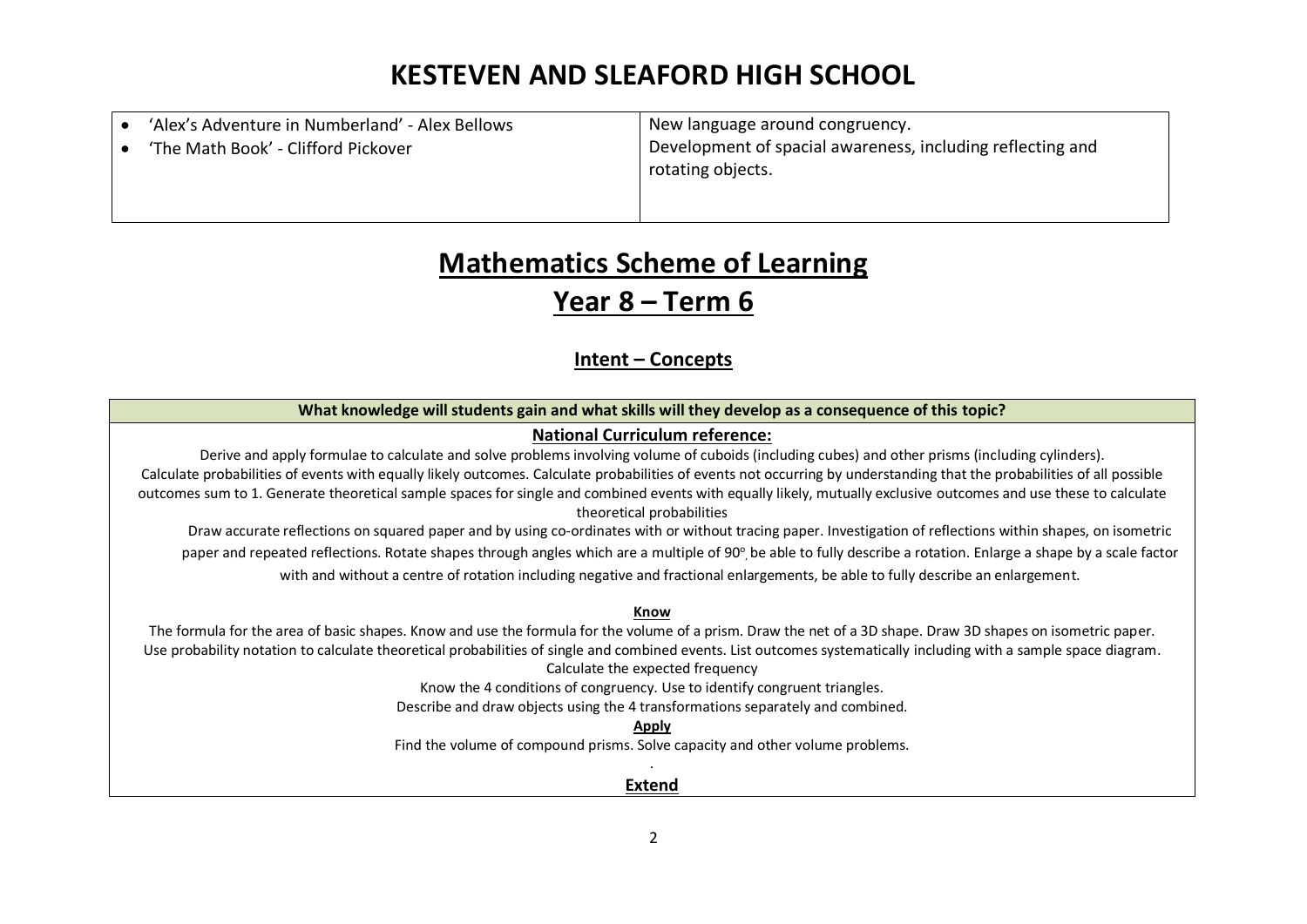| Find a missing dimension when the volume is known.<br>Explain why two triangles are congruent, using angle facts.<br>Draw enlargement with a negative scale factor. Describe reflections giving the equation of the mirror line (not $x/y$ axis or $y=x$ ).                                                                                                                                                                                                                                                                                                                 |                                                                             |  |  |
|-----------------------------------------------------------------------------------------------------------------------------------------------------------------------------------------------------------------------------------------------------------------------------------------------------------------------------------------------------------------------------------------------------------------------------------------------------------------------------------------------------------------------------------------------------------------------------|-----------------------------------------------------------------------------|--|--|
| What subject specific language will be used and developed in this<br>topic?                                                                                                                                                                                                                                                                                                                                                                                                                                                                                                 | What opportunities are available for assessing the progress of<br>students? |  |  |
| Volume, cross-section, area, depth, height, length, squared metres,<br>cubic metres, capacity.<br>Equally likely outcomes, chance, likelihood, expected frequency,<br>theoretical probability, experimental probability, relative frequency,<br>estimate, mutually exclusive, sample space diagram. Outcomes, trial,<br>event. Systematic.<br>Congruent, similar shapes, condition, orientation.<br>Rotate, reflect, enlarge, scale factor, vector, translate, centre of<br>rotation, centre of enlargement, mirror line, rays, object, image,<br>clockwise, anticlockwise. | $\bullet$ Half term unit test<br>Mid-term marking targets                   |  |  |

| <b>Volume</b>                                                          |  |  |
|------------------------------------------------------------------------|--|--|
| Calculate the area of basic shapes including<br>trapeziums and circles |  |  |
| Use formulae to calculate the volume of a<br>prism                     |  |  |
| Solve volume problems including capacity<br>problems                   |  |  |
| Draw and label the net(s) for 3D shapes                                |  |  |
| Draw 3D shapes on isometric paper                                      |  |  |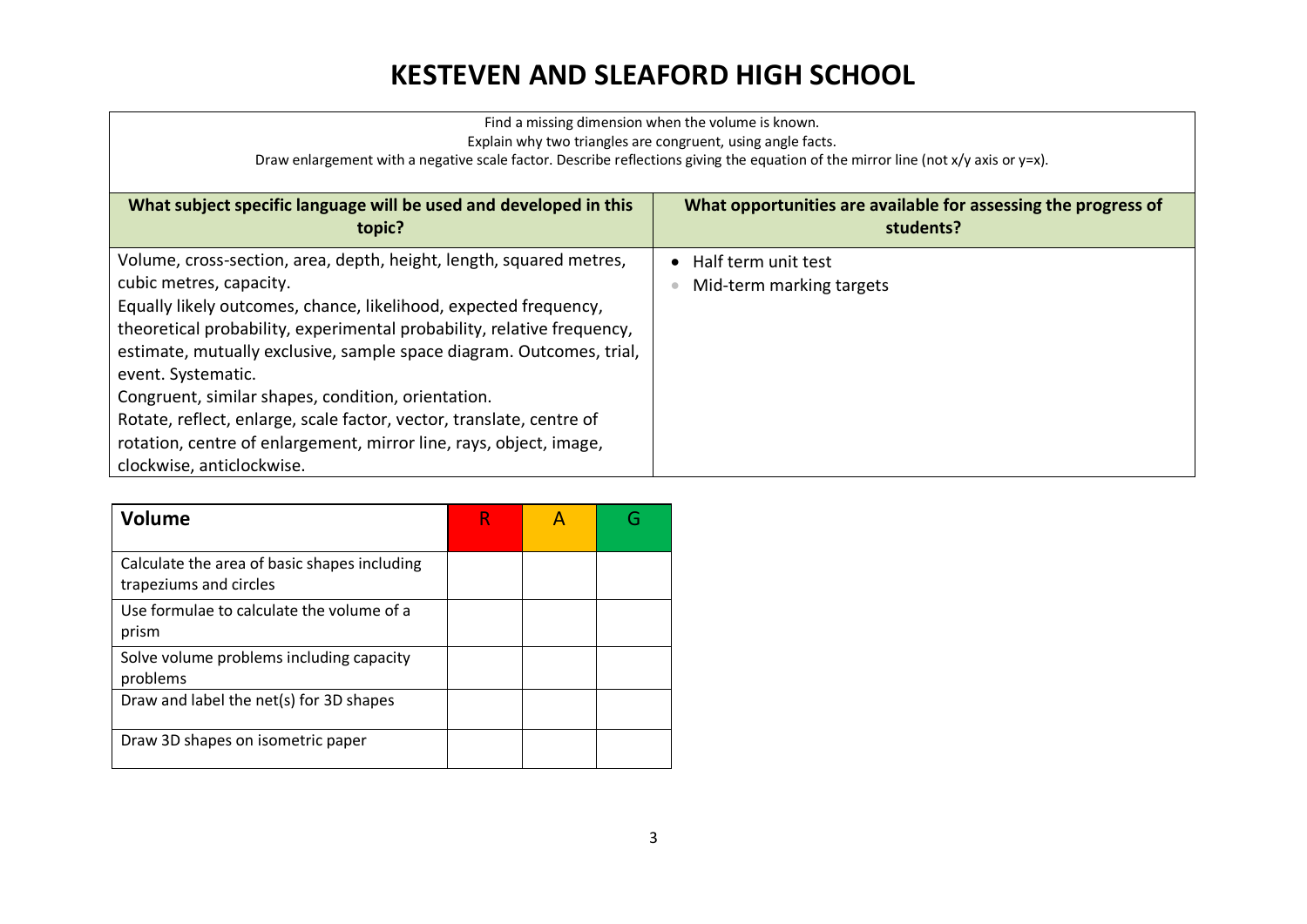| Probability                                                                    |  |  |
|--------------------------------------------------------------------------------|--|--|
| Calculate the theoretical probability of an<br>event occurring                 |  |  |
| Calculate the expected frequency                                               |  |  |
| Calculate the probability of combined events<br>using the OR and AND rule      |  |  |
| List possible outcomes systematically,<br>including with sample space diagrams |  |  |

| Congruency                          |  |  |
|-------------------------------------|--|--|
| Know the 4 conditions of congruency |  |  |
| Identify congruent triangles        |  |  |
| Give reason to congruent shapes     |  |  |